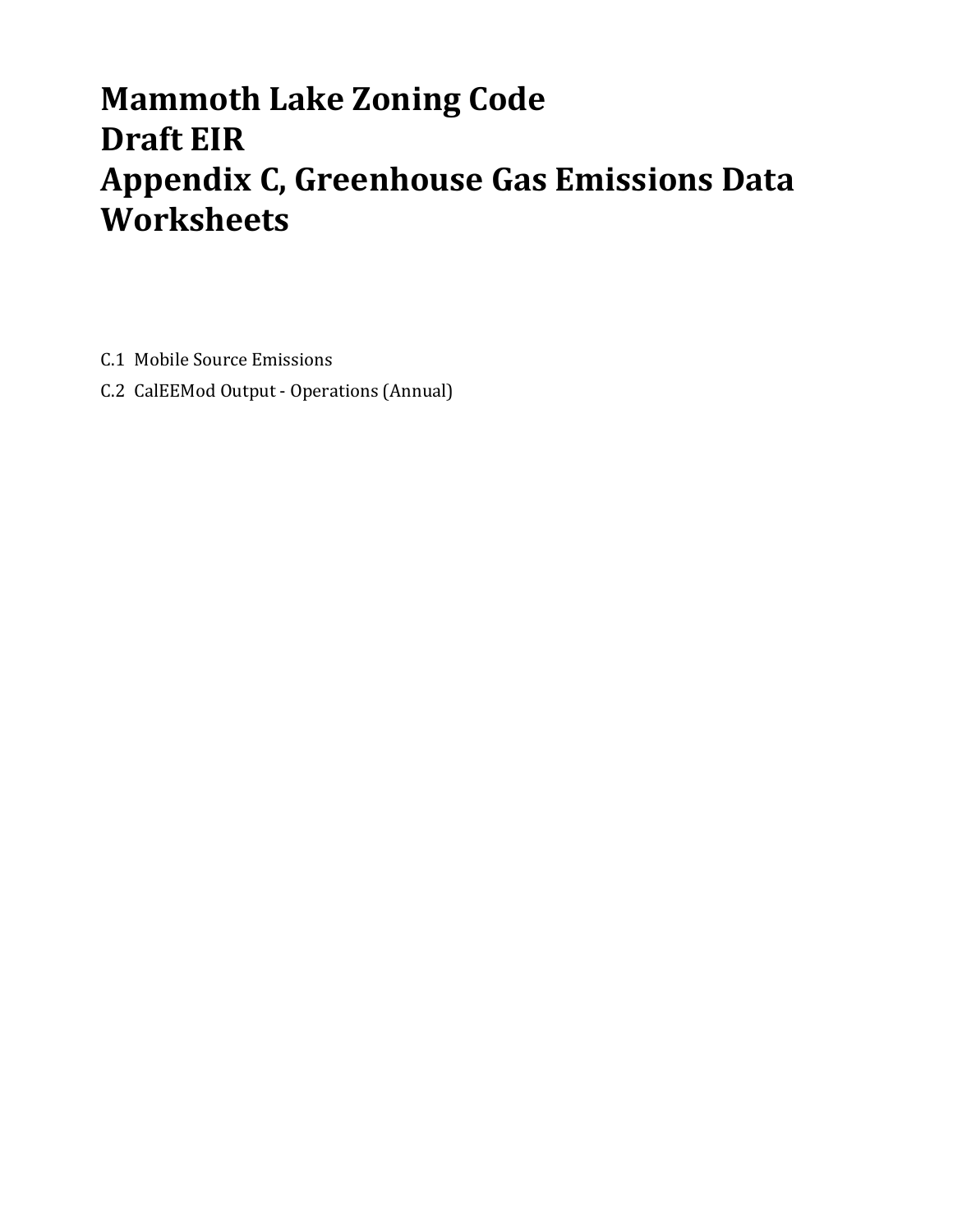## **Appendix C.1 Mobile Source Emissions**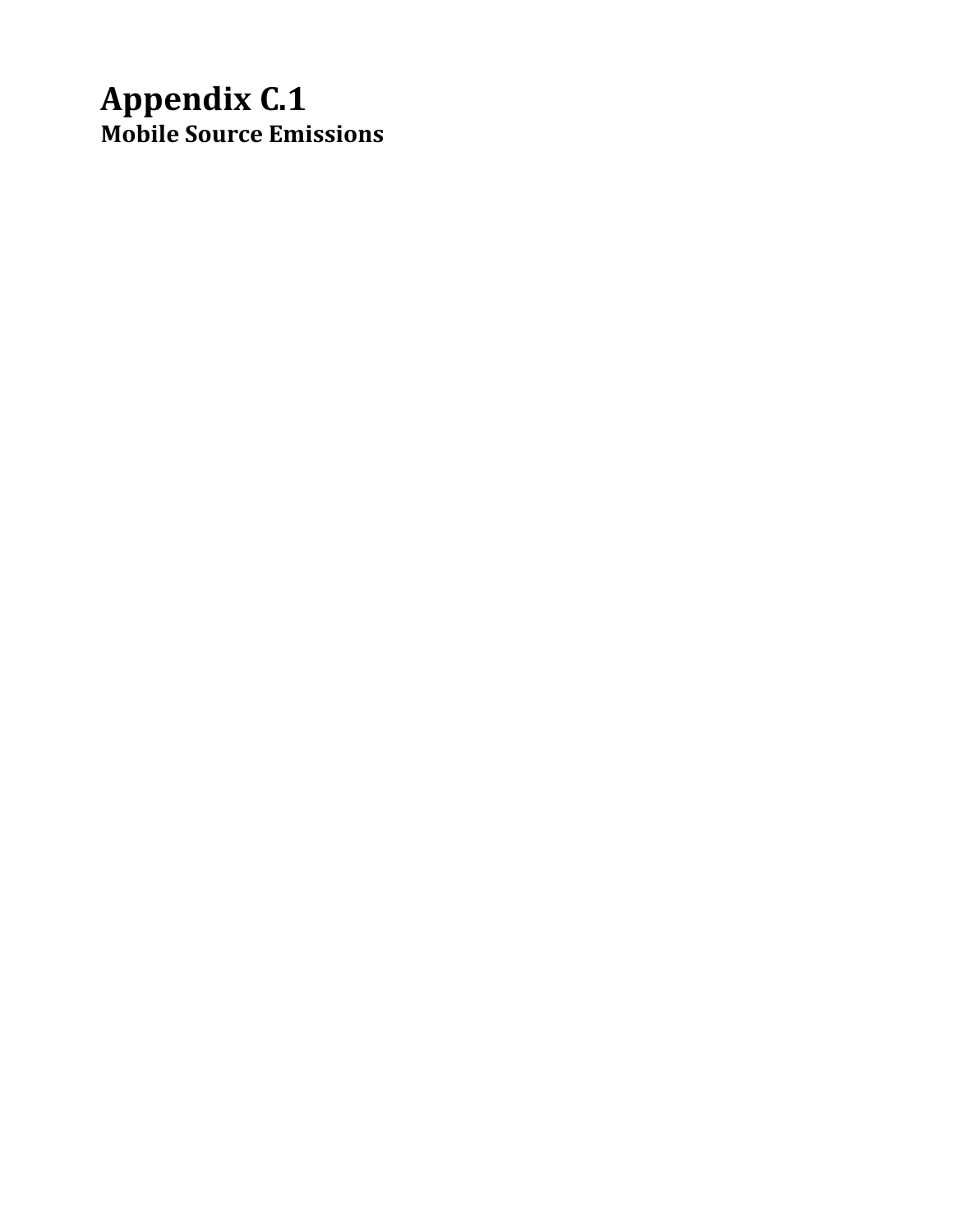**Town of Mammoth Lakes ‐ Land Use Element / Zoning Code Amendments and Mobility Element Update Mobile Source Emissions ‐ GHG**

| <b>Emission Factors (tons/mi)</b> <sup>ª</sup> |             |                 |  |  |  |  |  |  |
|------------------------------------------------|-------------|-----------------|--|--|--|--|--|--|
| Year                                           | Period      | CO <sub>2</sub> |  |  |  |  |  |  |
|                                                | 2015 Annual | 1.17E-04        |  |  |  |  |  |  |
|                                                | 2030 Annual | 8.74E-05        |  |  |  |  |  |  |

|                                             |                   | CO <sub>2</sub> |
|---------------------------------------------|-------------------|-----------------|
| <b>Scenario</b>                             | <b>Annual VMT</b> | (MT/yr)         |
| Existing                                    | 41,283,000        | 4,368           |
| <b>Existing with Mobility Element</b>       | 40,364,700        | 4,271           |
| <b>Future New FAR with Existing Network</b> | 49,757,012        | 3.944           |
| Future New FAR with Mobility Element        | 48,250,124        | 3,825           |

Notes:

a. California Air Resources Board, EMFAC2014, Mono County.

b. LSC Transportation Consultants, Inc., Mammoth Mobility Element, Transportation Impact Analysis, (2016). Daily VMT for Scenarios 3‐6 are based on the adjusted values shown in Table 3.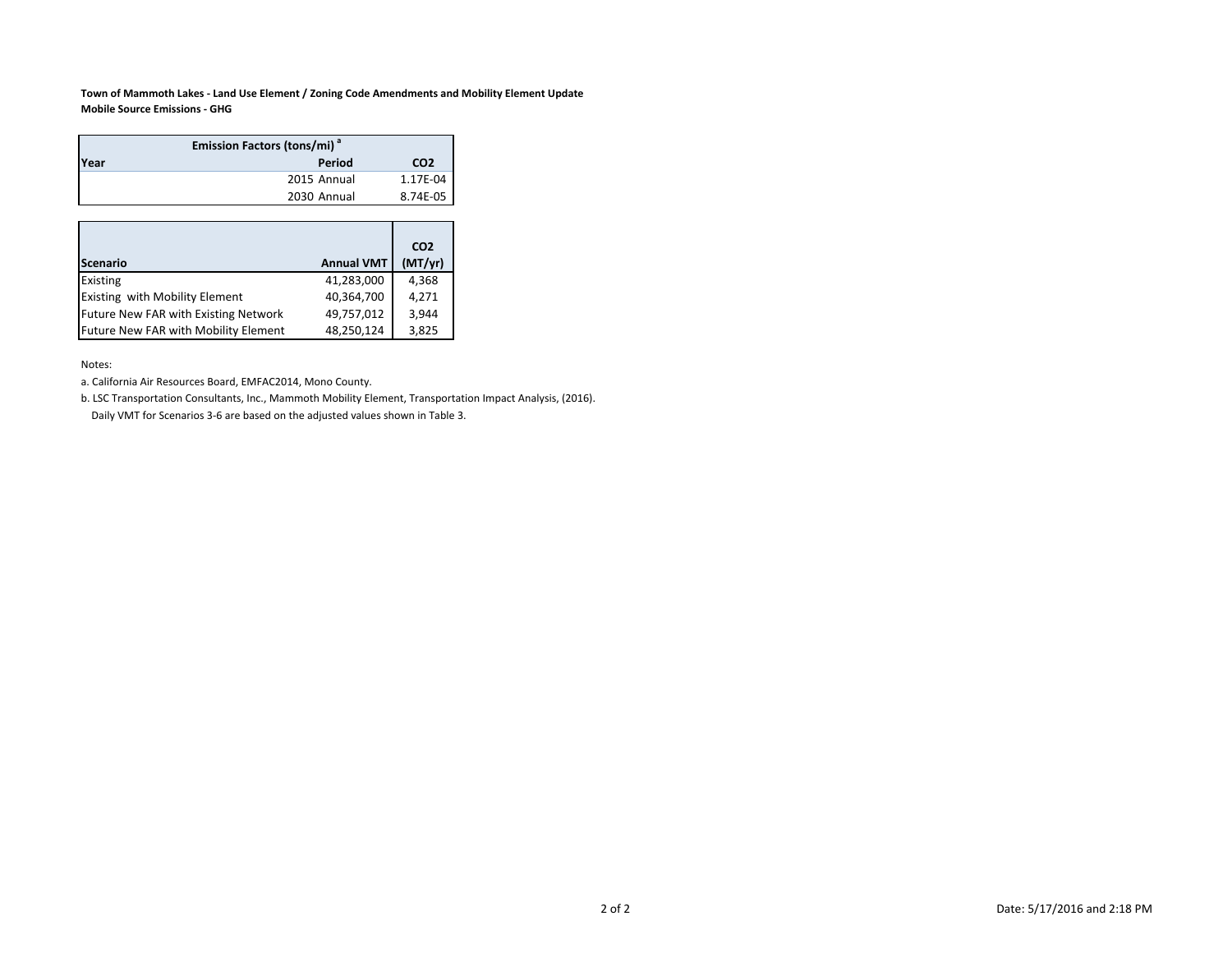## **Appendix C.2 CalEEMod Output ‐ Operations (Annual)**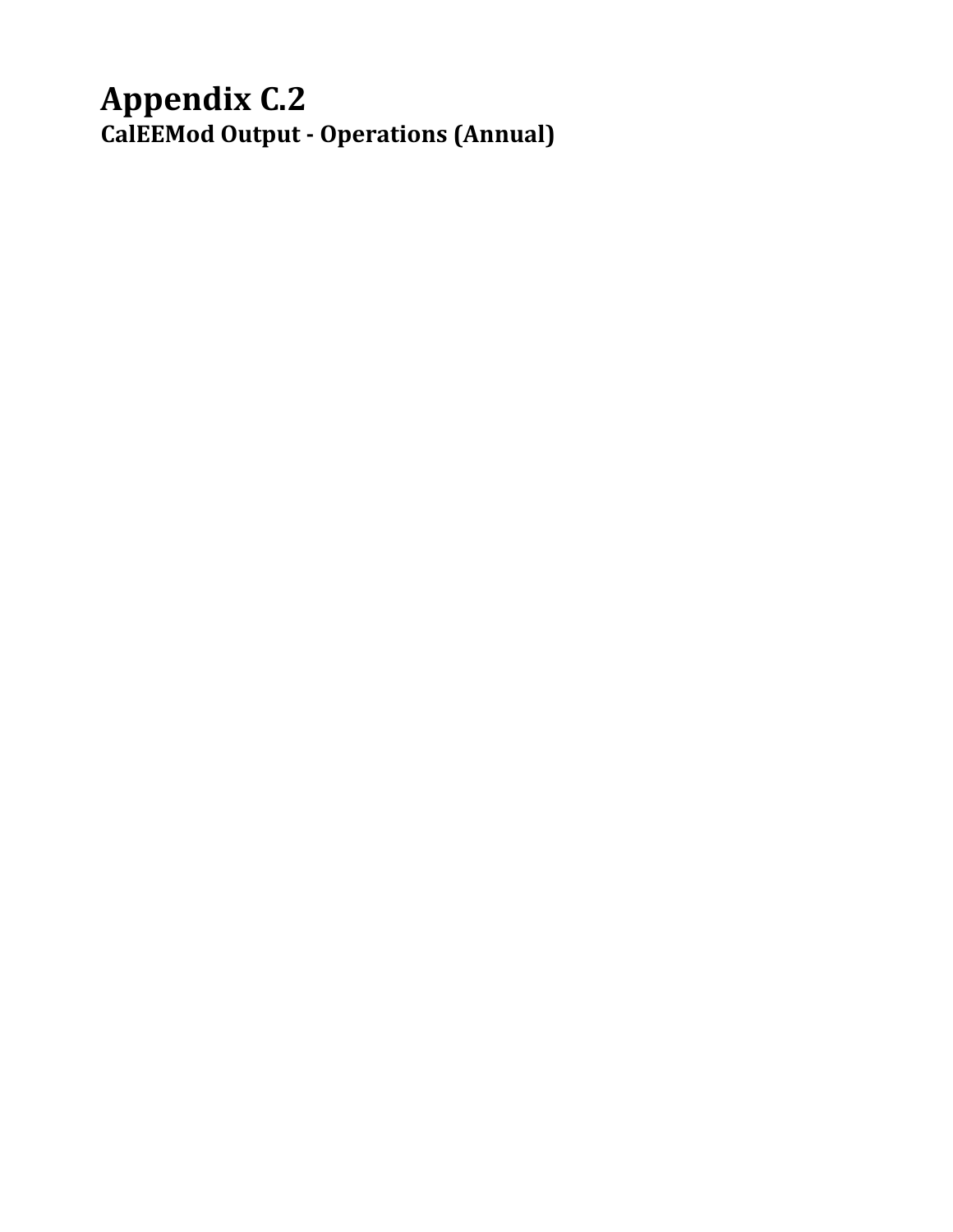#### **Mammoth Lakes Ops Net New FAR**

#### **1.0 Project Characteristics**

#### **1.1 Land Usage**

|                                   | <b>Land Uses</b>                         | <b>Size</b>                                  |       | <b>Metric</b>                           | Lot Acreage | Floor Surface Area | Population |
|-----------------------------------|------------------------------------------|----------------------------------------------|-------|-----------------------------------------|-------------|--------------------|------------|
|                                   | <b>Strip Mall</b>                        | 341.38                                       |       | 1000sqft                                | 7.84        | 341,377.00         | 0          |
|                                   | <b>1.2 Other Project Characteristics</b> |                                              |       |                                         |             |                    |            |
| <b>Urbanization</b>               | Urban                                    | Wind Speed (m/s)                             | 2.2   | <b>Precipitation Freq (Days)</b>        | 54          |                    |            |
| <b>Climate Zone</b>               |                                          |                                              |       | <b>Operational Year</b>                 | 2030        |                    |            |
| <b>Utility Company</b>            | Southern California Edison               |                                              |       |                                         |             |                    |            |
| <b>CO2 Intensity</b><br>(lb/MWhr) | 630.89                                   | <b>CH4 Intensity</b><br>(lb/MWhr)            | 0.029 | N <sub>2</sub> O Intensity<br>(lb/MWhr) | 0.006       |                    |            |
|                                   |                                          | 1.3 User Entered Comments & Non-Default Data |       |                                         |             |                    |            |

Project Characteristics -

Land Use -

Vehicle Trips - Mobile emissions calculated outside of CalEEMod

Water And Wastewater - See "Operational Inputs"

Solid Waste -

Energy Mitigation -

| Table Name                | Column Name         | Default Value | New Value     |
|---------------------------|---------------------|---------------|---------------|
| tblProjectCharacteristics | OperationalYear     | 2014          | 2030          |
| tblWater                  | IndoorWaterUseRate  | 25,286,877.38 | 27,071,701.00 |
| tblWater                  | OutdoorWaterUseRate | 15.498.408.72 | 16,592,333.00 |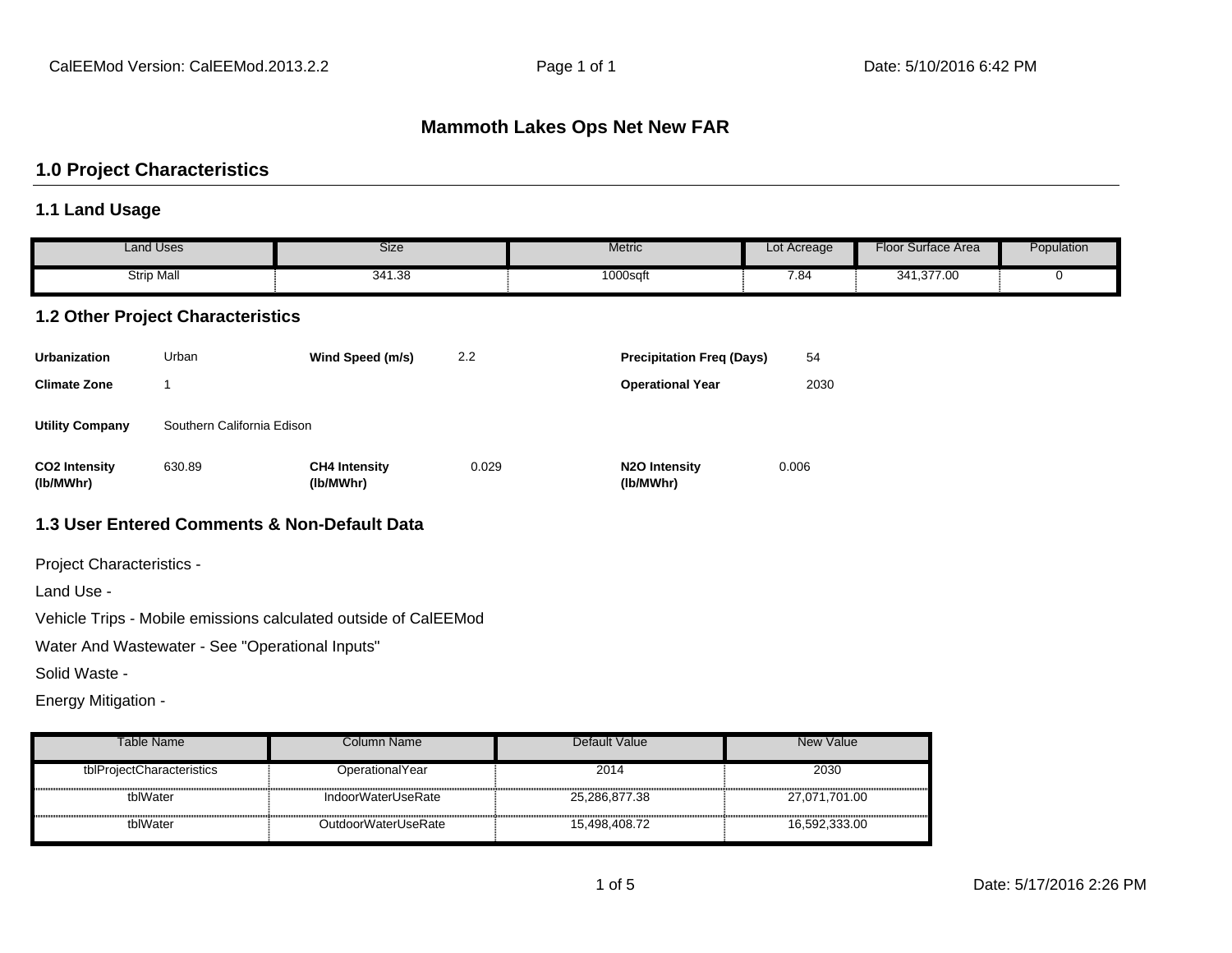## **2.0 Emissions Summary**

|              | <b>ROG</b> | <b>NO<sub>x</sub></b> | $\overline{c}$  | <b>SO2</b>      | Fugitive<br><b>PM10</b> | Exhaust<br><b>PM10</b> | <b>PM10</b><br>Total | Fugitive<br><b>PM2.5</b> | Exhaust<br>PM2.5 | <b>PM2.5</b><br>Total | Bio-CO <sub>2</sub> | NBio-<br>CO <sub>2</sub> | <b>Total CO2</b>     | CH4             | <b>N2O</b> | CO <sub>2e</sub>         |
|--------------|------------|-----------------------|-----------------|-----------------|-------------------------|------------------------|----------------------|--------------------------|------------------|-----------------------|---------------------|--------------------------|----------------------|-----------------|------------|--------------------------|
| Category     |            | tons/yr               |                 |                 |                         |                        |                      |                          |                  |                       |                     |                          |                      | MT/yr           |            |                          |
| Area         | 1.7291     | 3.0000e-<br>005       | 3.1200e-<br>003 | 0.0000          |                         | 1.0000e-<br>005        | 1.0000e-<br>005      |                          | 1.0000e-<br>005  | 1.0000e-<br>005       | 0.0000              | 6.1000e-<br>003          | 6.1000e-<br>003      | 2.0000e-<br>005 | 0.0000     | 6.4300e-<br>003          |
| Energy       | 0.0105     | 0.0953                | 0.0800          | 5.7000e-<br>004 |                         | 7.2400e-<br>003        | 7.2400e-<br>003      |                          | 7.2400e-<br>003  | 7.2400e-<br>003       | 0.0000              | 2                        | 1,452.811 1,452.8112 | 0.0640          | 0.0147     | 1,458.722<br>$\mathbf 0$ |
| Waste        |            |                       |                 |                 |                         | 0.0000                 | 0.0000               |                          | 0.0000           | 0.0000                | 72.7621             | 0.0000                   | 72.7621              | 4.3001          | 0.0000     | 163.0646                 |
| Water        |            |                       |                 |                 |                         | 0.0000                 | 0.0000               |                          | 0.0000           | 0.0000                | 8.5886              | 58.5378                  | 67.1264              | 0.8847          | 0.0214     | 92.3235                  |
| <b>Total</b> | 1.7396     | 0.0953                | 0.0831          | 5.7000e-<br>004 | 0.0000                  | 7.2500e-<br>003        | 7.2500e-<br>003      | 0.0000                   | 7.2500e-<br>003  | 7.2500e-<br>003       | 81.3507             | 0                        | 1,511.355 1,592.7057 | 5.2488          | 0.0361     | 1,714.116<br>6           |

## **5.0 Energy Detail**

## **5.1 Mitigation Measures Energy**

Exceed Title 24

|                                  | <b>ROG</b> | <b>NO<sub>x</sub></b> | $\overline{c}$ | SO <sub>2</sub> | Fugitive<br><b>PM10</b> | Exhaust<br><b>PM10</b> | <b>PM10</b><br>Total | Fugitive<br><b>PM2.5</b> | Exhaust<br>PM2.5 | <b>PM2.5</b><br>Total | Bio-CO <sub>2</sub> | NBio-<br>CO <sub>2</sub> | Total CO <sub>2</sub> | CH4             | <b>N2O</b>      | CO <sub>2e</sub> |
|----------------------------------|------------|-----------------------|----------------|-----------------|-------------------------|------------------------|----------------------|--------------------------|------------------|-----------------------|---------------------|--------------------------|-----------------------|-----------------|-----------------|------------------|
| Category                         | tons/yr    |                       |                |                 |                         |                        |                      |                          | MT/yr            |                       |                     |                          |                       |                 |                 |                  |
| Electricity<br>Mitigated         |            |                       |                |                 |                         | 0.0000                 | 0.0000               |                          | 0.0000           | 0.0000                | 0.0000              | 9                        | 1,349.109 1,349.1099  | 0.0620          | 0.0128          | 1,354.389<br>6   |
| Electricity<br>Unmitigated       |            |                       |                |                 |                         | 0.0000                 | 0.0000               |                          | 0.0000           | 0.0000                | 0.0000              | 8                        | 1,498.576 1,498.5768  | 0.0689          | 0.0143          | 1,504.441<br>Ð   |
| <b>NaturalGas</b><br>Mitigated   | 0.0105     | 0.0953                | 0.0800         | 5.7000e-<br>004 |                         | 7.2400e-<br>003        | 7.2400e-<br>003      |                          | 7.2400e-<br>003  | 7.2400e-<br>003       | 0.0000              | 103.7013                 | 103.7013              | .9900e-<br>003  | 1.9000e-<br>003 | 104.3324         |
| <b>NaturalGas</b><br>Unmitigated | 0.0140     | 0.1270                | 0.1067         | 7.6000e-<br>004 |                         | 9.6500e-<br>003        | 9.6500e-<br>003      |                          | 9.6500e-<br>003  | 9.6500e-<br>003       | 0.0000              | 138.2684                 | 138.2684              | 2.6500e-<br>003 | 2.5300e-<br>003 | 139.1099         |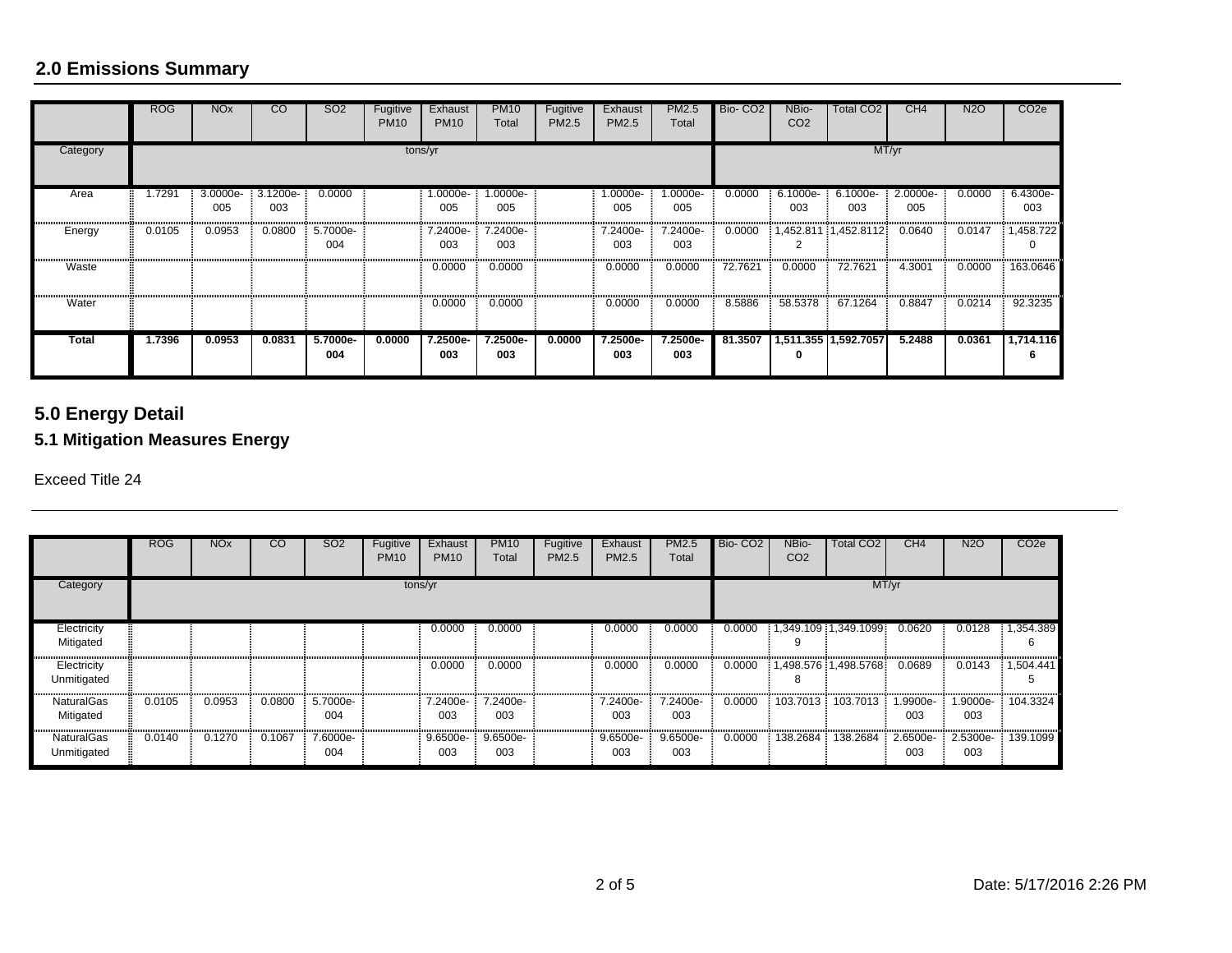## **5.2 Energy by Land Use - NaturalGas**

#### **Mitigated**

|                   | <b>NaturalGa</b><br>s Use | <b>ROG</b> | <b>NO<sub>x</sub></b> | CO     | SO <sub>2</sub> | Fugitive<br><b>PM10</b> | Exhaust<br><b>PM10</b> | <b>PM10</b><br>Total | Fugitive<br>PM2.5 | Exhaust<br>PM2.5 | <b>PM2.5</b><br>Total |        | Bio-CO2 NBio-CO2   Total CO2 |          | CH <sub>4</sub> | <b>N2O</b>      | CO <sub>2e</sub> |
|-------------------|---------------------------|------------|-----------------------|--------|-----------------|-------------------------|------------------------|----------------------|-------------------|------------------|-----------------------|--------|------------------------------|----------|-----------------|-----------------|------------------|
| Land Use          | kBTU/yr                   |            |                       |        |                 |                         | tons/yr                |                      |                   |                  |                       |        |                              | MT/yr    |                 |                 |                  |
| <b>Strip Mall</b> | 1.94329e+<br>006          | 0.0105     | 0.0953                | 0.0800 | 5.7000e-<br>004 |                         | 7.2400e-<br>003        | 7.2400e-<br>003      |                   | 7.2400e-<br>003  | 7.2400e-<br>003       | 0.0000 | 103.7013                     | 103.7013 | .9900e-<br>003  | 1.9000e-<br>003 | 104.3324         |
| Total             |                           | 0.0105     | 0.0953                | 0.0800 | 5.7000e-<br>004 |                         | 7.2400e-<br>003        | 7.2400e-<br>003      |                   | 7.2400e-<br>003  | 7.2400e-<br>003       | 0.0000 | 103.7013                     | 103.7013 | 1.9900e-<br>003 | 1.9000e-<br>003 | 104.3324         |

## **5.3 Energy by Land Use - Electricity**

#### **Mitigated**

|                   | Electricity<br>Use | <b>Total CO2</b>        | CH4    | <b>N2O</b> | CO <sub>2e</sub> |
|-------------------|--------------------|-------------------------|--------|------------|------------------|
| Land Use          | kWh/yr             |                         |        | MT/yr      |                  |
| <b>Strip Mall</b> | 006                | $4.71442e + 1,349.1099$ | 0.0620 | 0.0128     | 1,354.389<br>6   |
| Total             |                    | 1,349.1099              | 0.0620 | 0.0128     | 1,354.389<br>6   |

#### **6.0 Area Detail**

## **6.1 Mitigation Measures Area**

|             | <b>ROG</b> | <b>NO<sub>x</sub></b> | CO                | SO <sub>2</sub> | Fugitive<br><b>PM10</b> | Exhaust<br><b>PM10</b> | <b>PM10</b><br>Total | Fugitive<br>PM2.5 | Exhaust<br><b>PM2.5</b> | <b>PM2.5</b><br>Total | Bio-CO <sub>2</sub> | NBio-<br>CO <sub>2</sub> | Total CO <sub>2</sub> | CH <sub>4</sub> | <b>N2O</b> | CO <sub>2e</sub> |
|-------------|------------|-----------------------|-------------------|-----------------|-------------------------|------------------------|----------------------|-------------------|-------------------------|-----------------------|---------------------|--------------------------|-----------------------|-----------------|------------|------------------|
| Category    |            |                       |                   |                 | tons/yr                 |                        |                      |                   |                         |                       |                     |                          |                       | MT/yr           |            |                  |
| Mitigated   | .7291      | $3.0000e-$<br>005     | $3.1200e-$<br>003 | 0.0000          |                         | $1.0000e-$<br>005      | 1.0000e-<br>005      |                   | 1.0000e-<br>005         | $1.0000e-$<br>005     | 0.0000              | 6.1000e-<br>003          | 6.1000e-<br>003       | 2.0000e-<br>005 | 0.0000     | 6.4300e-<br>003  |
| Unmitigated | .7291      | 3.0000e-<br>005       | 3.1200e-<br>003   | 0.0000          |                         | 1.0000e-<br>005        | 1.0000e-<br>005      |                   | 1.0000e-<br>005         | -.0000e<br>005        | 0.0000              | 6.1000e-<br>003          | 6.1000e-<br>003       | 2.0000e-<br>005 | 0.0000     | 6.4300e-<br>003  |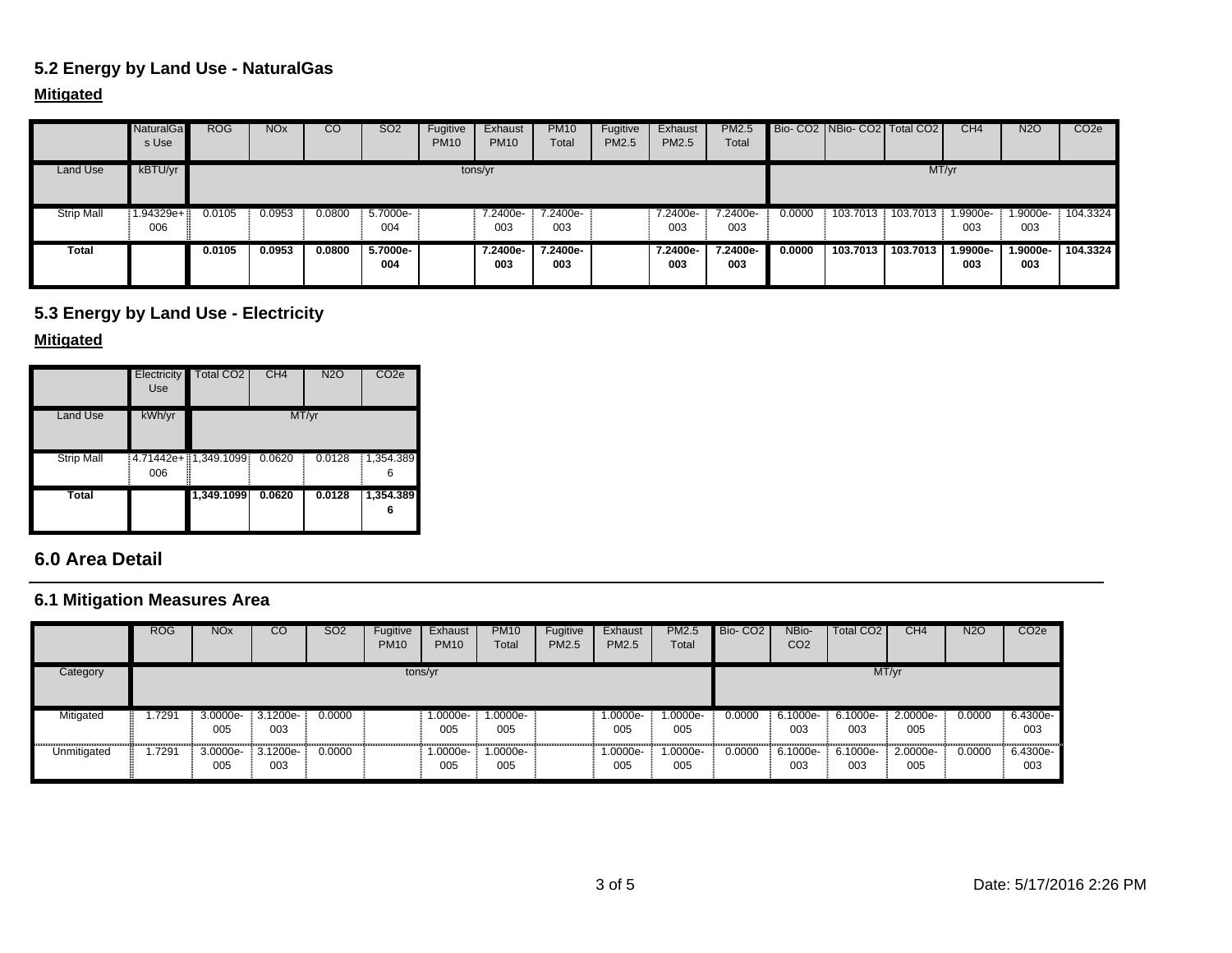## **6.2 Area by SubCategory**

#### **Mitigated**

|                          | <b>ROG</b>      | <b>NO<sub>x</sub></b> | $\overline{c}$    | SO <sub>2</sub> | Fugitive<br><b>PM10</b> | Exhaust<br><b>PM10</b> | <b>PM10</b><br>Total | Fugitive<br><b>PM2.5</b> | Exhaust<br><b>PM2.5</b> | <b>PM2.5</b><br>Total | Bio-CO <sub>2</sub> | NBio-<br>CO <sub>2</sub> | Total CO2       | CH <sub>4</sub> | <b>N2O</b> | CO <sub>2e</sub> |
|--------------------------|-----------------|-----------------------|-------------------|-----------------|-------------------------|------------------------|----------------------|--------------------------|-------------------------|-----------------------|---------------------|--------------------------|-----------------|-----------------|------------|------------------|
| SubCategory              |                 | tons/yr               |                   |                 |                         |                        |                      |                          |                         | MT/yr                 |                     |                          |                 |                 |            |                  |
| Architectural<br>Coating | 0.3956          |                       |                   |                 |                         | 0.0000                 | 0.0000               |                          | 0.0000                  | 0.0000                | 0.0000              | 0.0000                   | 0.0000          | 0.0000          | 0.0000     | 0.0000           |
| Consumer<br>Products     | 1.3333          |                       |                   |                 |                         | 0.0000                 | 0.0000               |                          | 0.0000                  | 0.0000                | 0.0000              | 0.0000                   | 0.0000          | 0.0000          | 0.0000     | 0.0000           |
| Landscaping              | 2.9000e-<br>004 | 3.0000e-<br>005       | 3.1200e-<br>003   | 0.0000          |                         | 1.0000e-<br>005        | 1.0000e-<br>005      |                          | 1.0000e-<br>005         | 1.0000e-<br>005       | 0.0000              | 6.1000e-<br>003          | 6.1000e-<br>003 | 2.0000e-<br>005 | 0.0000     | 6.4300e-<br>003  |
| Total                    | 1.7291          | 3.0000e-<br>005       | $3.1200e-$<br>003 | 0.0000          |                         | 1.0000e-<br>005        | $.0000e-$<br>005     |                          | $1.0000e-$<br>005       | $1.0000e-$<br>005     | 0.0000              | 6.1000e-<br>003          | 6.1000e-<br>003 | 2.0000e-<br>005 | 0.0000     | 6.4300e-<br>003  |

#### **7.0 Water Detail**

## **7.1 Mitigation Measures Water**

|             | Total CO <sub>2</sub> | CH <sub>4</sub> | <b>N2O</b> | CO <sub>2e</sub> |
|-------------|-----------------------|-----------------|------------|------------------|
| Category    |                       | MT/yr           |            |                  |
| Mitigated   | l<br>67.1264          | 0.8847          | 0.0214     | 92.3235          |
| Unmitigated | Í<br>67.1264<br>I     | 0.8848          | 0.0214     | 92.3372          |

## **7.2 Water by Land Use**

#### **Mitigated**

|                   | Indoor/Out<br>door Use        | Total CO <sub>2</sub> | CH <sub>4</sub> | <b>N2O</b> | CO <sub>2e</sub> |
|-------------------|-------------------------------|-----------------------|-----------------|------------|------------------|
| Land Use          | Mgal                          |                       |                 | MT/yr      |                  |
| <b>Strip Mall</b> | 27.0717/<br>E<br>16.5923<br>I | 67.1264               | 0.8847          | 0.0214     | 92.3235          |
| <b>Total</b>      |                               | 67.1264               | 0.8847          | 0.0214     | 92.3235          |